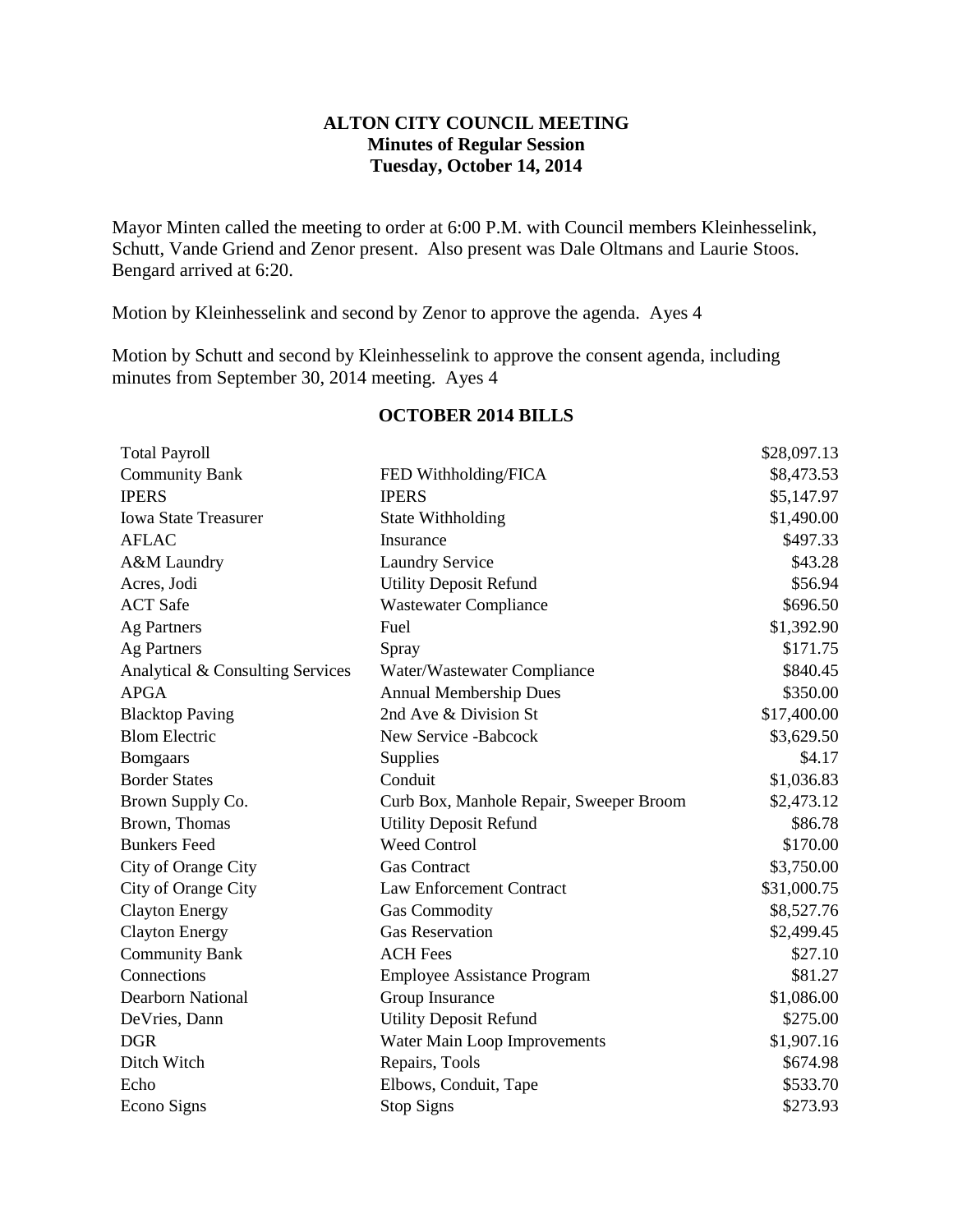| <b>Emergency Services Marketing</b> | Two year subscription                  | \$300.00    |
|-------------------------------------|----------------------------------------|-------------|
| Foreman Tire                        | Mower Repair                           | \$19.54     |
| FP Mailing Solutions                | <b>Annual Meter Rent</b>               | \$360.00    |
| Frank Dunn Co.                      | <b>Patching Material</b>               | \$420.00    |
| Glenn's Copier                      | <b>Office Supplies</b>                 | \$136.03    |
| <b>IAMU</b>                         | <b>OSHA Workshop</b>                   | \$115.00    |
| <b>IAMU</b>                         | Water/Wastewater Workshop              | \$175.00    |
| <b>Iowa DNR</b>                     | <b>Annual Water Use Fee</b>            | \$99.00     |
| <b>Iowa Lakes Community College</b> | <b>EMS</b> Training                    | \$95.00     |
| Iowa League of Cities               | <b>Budget Workshop</b>                 | \$35.00     |
| Iowa One Call                       | Locates                                | \$25.20     |
| Jellema Construction                | <b>City Hall Doors</b>                 | \$5,131.29  |
| <b>JK Country Bakery</b>            | Supplies                               | \$30.00     |
| Klay, Veldhuizen, Bindner,          |                                        |             |
| DeJong                              | Legal Fees                             | \$1,320.00  |
| Korver Lawn Care                    | Lawn Care - Sewer                      | \$100.00    |
| Lyftogt Line & Septic Service       | <b>Sewer Maintenance</b>               | \$175.00    |
| Mangold Environmental Testing       | <b>Water Testing</b>                   | \$22.00     |
| <b>MBMECA</b>                       | <b>Electric Transmission</b>           | \$4,164.09  |
| Mid American                        | Lights                                 | \$131.28    |
| Mid Sioux                           | Project Share                          | \$20.00     |
| Mike's Welding & Repair             | Equipment, Repairs, Supplies           | \$606.00    |
| Missouri River                      | Electric                               | \$25,421.21 |
| Missouri River                      | <b>Registration Fees</b>               | \$174.00    |
| Moore Medical                       | <b>Ambulance Supplies</b>              | \$233.88    |
| Motor Inn                           | Vehicle Repairs                        | \$394.53    |
| Mouw, Kris                          | <b>Utility Deposit Refund</b>          | \$223.23    |
| Municipal Management Corp           | Water System Leak Survey               | \$500.00    |
| <b>Municipal Utilities</b>          | <b>Utilities</b>                       | \$1,356.24  |
| Neal Chase                          | Supplies, equipment, postage           | \$827.50    |
| Nilles, Dave                        | <b>Electric Rebate</b>                 | \$10.00     |
| Noteboom Electric                   | Repairs                                | \$138.91    |
| Oltmans, Dale                       | <b>Office Supplies</b>                 | \$22.47     |
| Orange City Area Health             | Paramedic Assist, Drug & Hearing Tests | \$256.00    |
| Orange City Municipal Utilities     | <b>Bulk Water</b>                      | \$8,497.19  |
| <b>Orange City Sanitation</b>       | Garbage hauling                        | \$6,194.90  |
| <b>Orange City Sanitation</b>       | Rolloff - Pool Bathhouse Roof          | \$275.31    |
| Pluim Publishing                    | Fire Prevention Ad                     | \$297.25    |
| Reiter, Mallory                     | <b>Utility Deposit Refund</b>          | \$105.19    |
| Schwarz, Tyler                      | <b>Utility Deposit Refund</b>          | \$58.19     |
| Sioux County Recorder               | Ordinance & Resolutions Recording      | \$127.00    |
| <b>Siouxland Press</b>              | Publications                           | \$30.60     |
| Siouxland Propane                   | Switch                                 | \$18.54     |
| <b>Skarshaug Testing</b>            | <b>Safety Testing</b>                  | \$189.58    |
| <b>Standard Ready Mix Concrete</b>  | <b>Replacing Manhole Covers</b>        | \$552.50    |
| Steven, John                        | <b>Electric Rebate</b>                 | \$10.00     |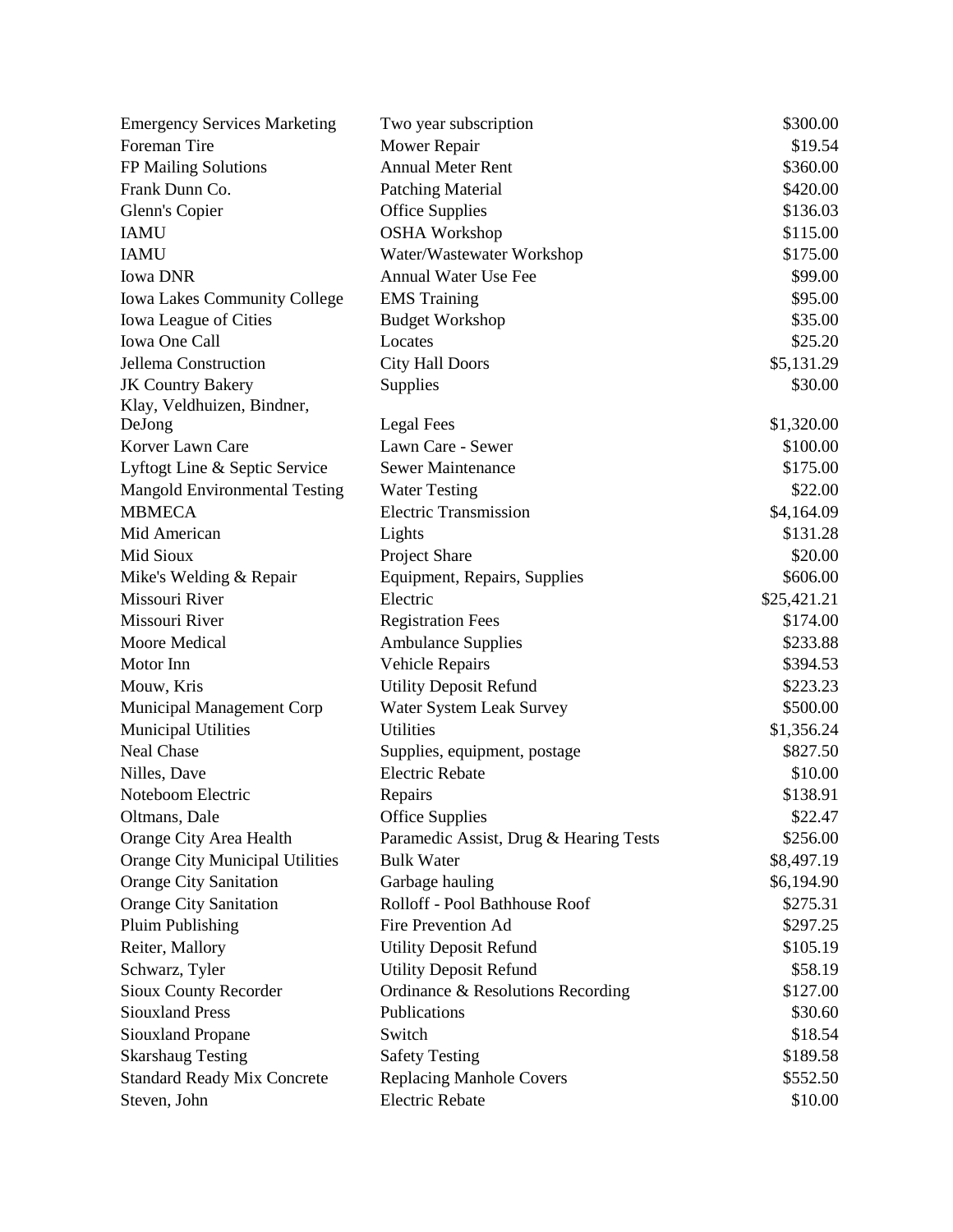| Superior Equipment             | Mower Repair                              | \$35.70      |
|--------------------------------|-------------------------------------------|--------------|
| <b>Treasurer State of Iowa</b> | Sales Tax                                 | \$3,072.00   |
| Tritech                        | Rescue Billing                            | \$27.50      |
| <b>Unity Point</b>             | Drug Tests                                | \$37.00      |
| <b>US Cellular</b>             | <b>Cell Phones</b>                        | \$298.09     |
| US Post Office                 | Postage                                   | \$500.00     |
| <b>VISA</b>                    | Travel/Training, Supplies, Maintenance    | \$1,127.03   |
| Wellmark                       | Group Insurance                           | \$10,517.78  |
| Wesco                          | Secondary Junction, Pad Box, Splice Cover | \$817.63     |
| WesTel                         | Telephone, Fax, Internet                  | \$520.22     |
| Williams & Company             | Audit                                     | \$8,250.00   |
| <b>Grand Total</b>             |                                           | \$206,486.55 |

### **Easement Vacation: Aalbers 2nd Addition**

Mayor Minten opened the public hearing for Easement Vacation in Aalbers 2<sup>nd</sup> Addition at 6:15 P.M. No written or oral comments were received. The public hearing was closed at 6:18 P.M.

Ordinance 713 was introduced by Council Member Schutt

# **AN ORDINANCE VACATING EASEMENTS LYING BETWEEN LOTS 9 & 10, LOTS 10 & 11, AND LOTS 13 & 14, IN AALBERES 2ND ADDITION TO ALTON, IOWA**

Motion by Council Member Zenor that the reading just had to be the first and the Council dispense with the statutory provision that this Ordinance be fully and distinctly read on three different days as provided by section 380.3 of the Code of Iowa. Motion was duly seconded by Council Member Kleinhesselink.

On roll call vote: Ayes: Bengard, Kleinhesselink, Schutt, Zenor Nays: None Abstain: Vande Griend

And the Mayor declares the motion duly carried.

Motion by Schutt that title of said bill for Ordinance be approved as set out and said bill for Ordinance 713 be adopted and placed on its final passage. Council Member Kleinhesselink seconds the foregoing motion.

On roll call vote: Ayes: Bengard, Kleinhesselink, Schutt, Zenor Nays: None Abstain: Vande Griend

The Mayor declares the motion duly carried and will forthwith sign he said Ordinance and the Clerk will add his attestation thereto, said Ordinance being adopted.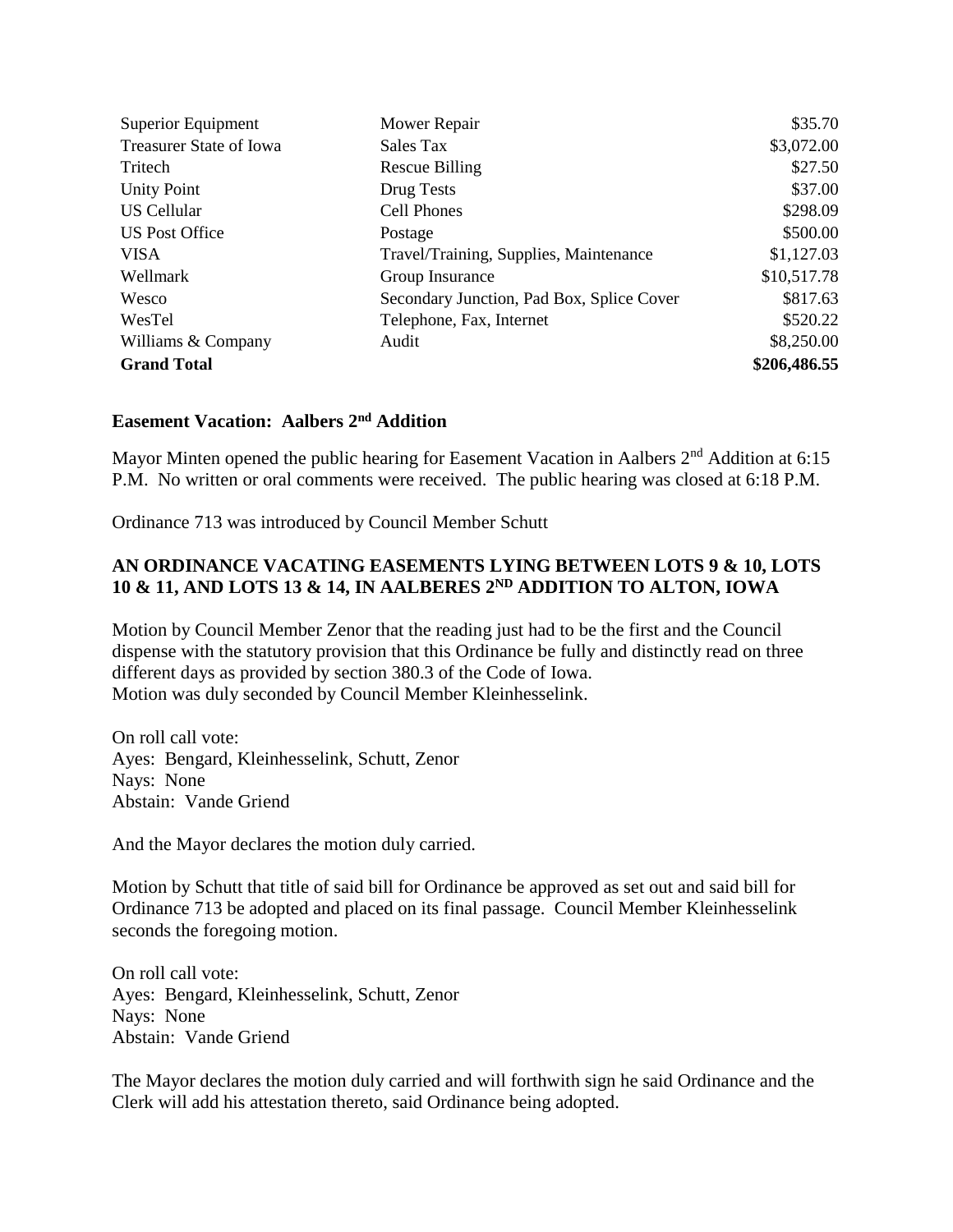### **RESOLUTION 14-24 "RESOLUTION APPROVING THE VACATION OF THE EASEMENTS LYING BETWEEN LOTS 9 & 10, LOTS 10 & 11, AND LOTS 13 & 14, AALBERS 2nd ADDITION TO THE CITY OF ALTON, IOWA"** was introduced and moved for adoption by Council Member Bengard. Zenor seconded the motion to adopt.

Upon roll call vote, the following was recorded: Ayes: Bengard, Kleinhesselink, Schutt, and Zenor Nays: None Abstain: Vande Griend

Whereupon the Mayor declared the Resolution duly adopted.

### **Library:**

Motion by Bengard and second by Vande Griend to accept the Mayor's appointment of Wendy Oetken and Russell Howard to the Library Board. Ayes 5

Motion by Zenor and second by Schutt to award the bid to paint the Library's entryway and conference room to Kustom Painting. Ayes 5

#### **Nuisance Lien:**

### **RESOLUTION 14-28 "RESOLUTION ASSESSING COSTS OF MOWING AND/OR WEED CONTROL AND FOR ASSESSMENT OF SAID COSTS AND CERTIFICATION OF SAID COSTS TO THE SIOUX COUNTY AUDITOR TO BE COLLECTED AS GENERAL PROPERTY TAXES"** was introduced and moved for adoption by Council Member Kleinhesselink. Zenor seconded the motion to adopt.

Upon roll call vote, the following was recorded: Ayes: Bengard, Kleinhesselink, Schutt, Vande Griend and Zenor Nays: None Absent: None

Whereupon the Mayor declared the Resolution duly adopted.

# **Zoning:**

Motion by Bengard and second by Vande Griend to authorize Mayor Minten to sign the Zoning Official Contract drafted by the City Attorney for one calendar year subject to acceptance by Zoning Official. Ayes 5

# **Fire Department: 28E Agreement**

Motion by Schutt and second by Zenor to authorize Mayor Minten and City Administrator Oltmans to sign 28E Agreement for the Alton Fire Department. Ayes 5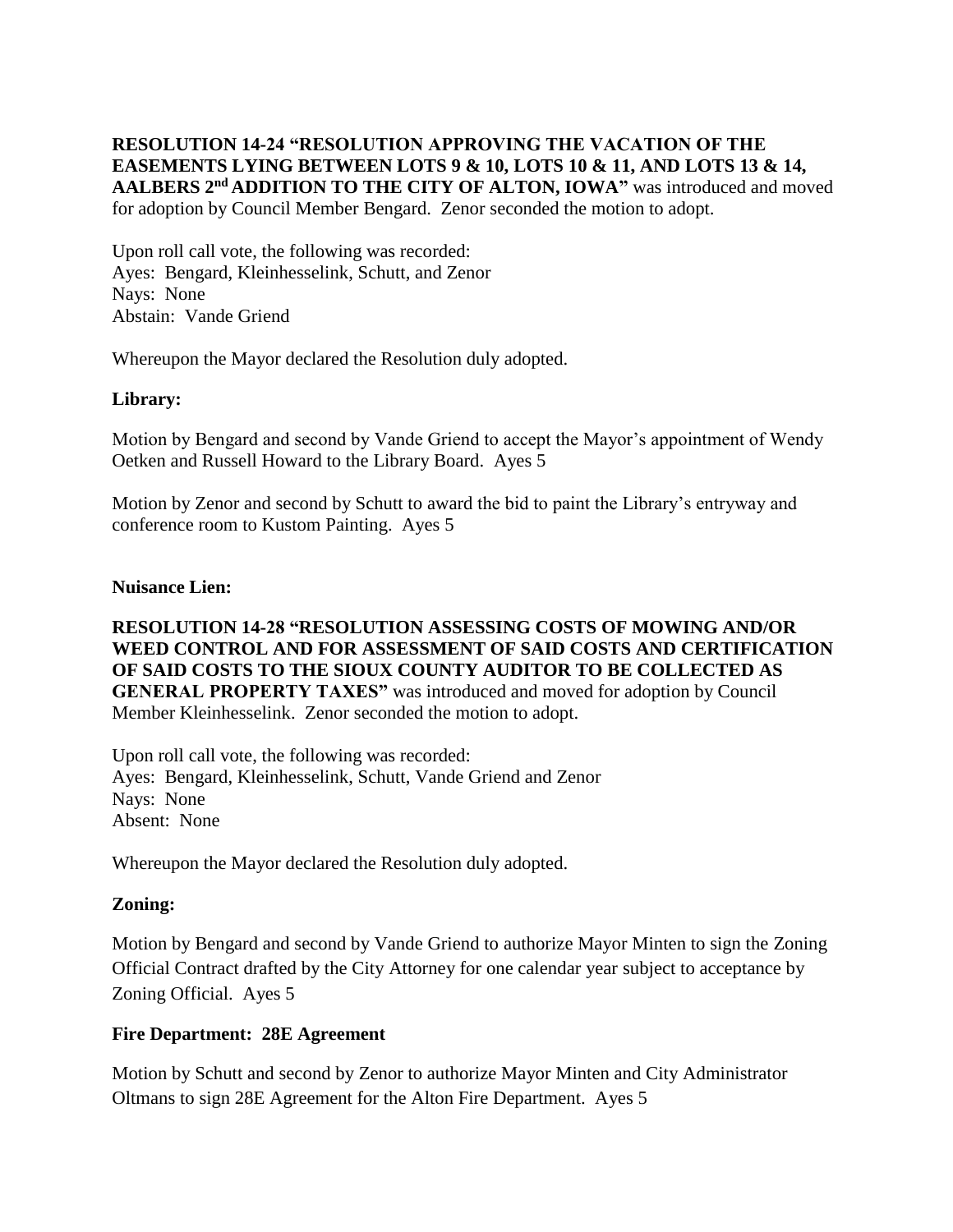#### **Personnel: Establish Public Works Department**

### **RESOLUTION 14-29 "RESOLUTION ELIMINATING TITLE 1, CHAPTER 4, ARTICLE 14 (WATER AND SEWER OPERATOR) AND ARTICLE 15 (STREET SUPERINTENDENT) AND APPROVING THE ESTABLISHMENT OF A PUBLIC WORKS DEPARTMENT"** was introduced and moved for adoption by Council Member Bengard. Zenor seconded the motion to adopt.

Upon roll call vote, the following was recorded: Ayes: Bengard, Kleinhesselink, Schutt, Vande Griend and Zenor Nays: None Absent: None

Whereupon the Mayor declared the Resolution duly adopted.

Motion by Vande Griend and second by Schutt to appoint Nick Herda as the Public Works Superintendent for the City of Alton. Ayes 5

# **RESOULTION 14-30 "APPROVING THE APPOINTING OF A PUBLIC WORKS SUPERINTENDENT AND APPROVING WAGES FOR SAID POSITION"** was introduced and moved for adoption by Council Member Kleinhesselink. Zenor seconded the motion to adopt.

Upon roll call vote, the following was recorded: Ayes: Bengard, Kleinhesselink, Schutt, Vande Griend and Zenor Nays: None Absent: None

Whereupon the Mayor declared the Resolution duly adopted.

#### **Streets:**

Discussion was held on the available Legal Debt Limit and if the Council wanted to investigate bonding for street improvements. Also discussed was possible federal grants available for work on E. Division St. It was the consensus of the Council to work towards improving roads so that the money budgeted each year could be better utilized for repair and maintenance of streets.

Staff requested approval to purchase a new piece of equipment to better maintain gravel alleys and streets.

Motion by Bengard and second by Zenor to approve purchase of 7' land leveler. Ayes 5

#### **Utilities:**

Water/Wastewater Committee update: